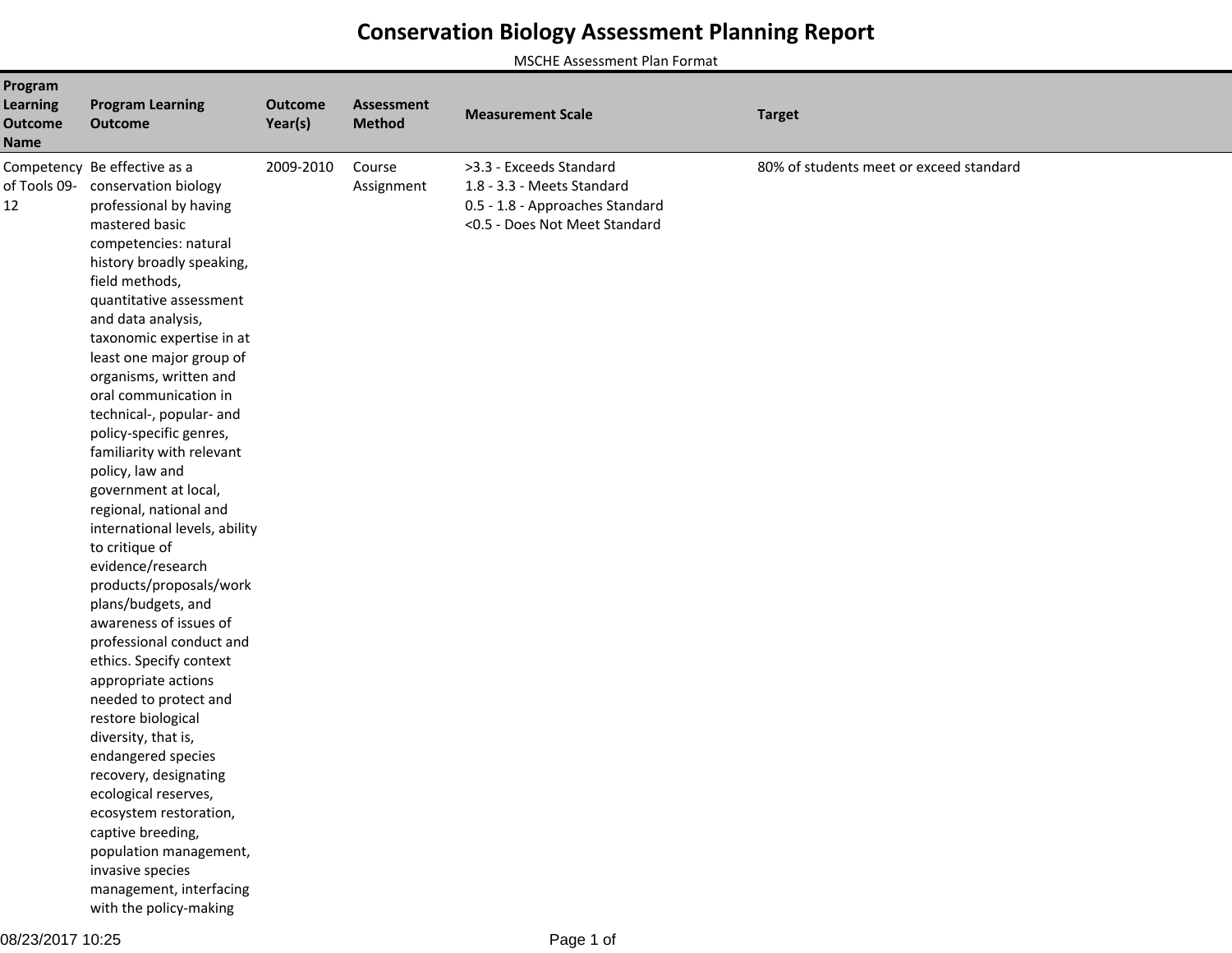| Program<br><b>Learning</b><br><b>Outcome</b><br>Name | <b>Program Learning</b><br><b>Outcome</b>                                                                                                                | <b>Outcome</b><br>Year(s) | <b>Assessment</b><br><b>Method</b>   | <b>Measurement Scale</b>                                                                                                  | <b>Target</b>                                      |
|------------------------------------------------------|----------------------------------------------------------------------------------------------------------------------------------------------------------|---------------------------|--------------------------------------|---------------------------------------------------------------------------------------------------------------------------|----------------------------------------------------|
| 12                                                   | Competency process, educating others, 2009-2010<br>of Tools 09- and combinations thereof.                                                                |                           | Course<br>Assignment                 | >3.3 - Exceeds Standard<br>1.8 - 3.3 - Meets Standard<br>0.5 - 1.8 - Approaches Standard<br><0.5 - Does Not Meet Standard | 80% of students meet or exceed standard            |
|                                                      |                                                                                                                                                          | 2010-2011                 | Course<br>Assignment                 | >3.3 - Exceeds Standard<br>1.8 - 3.3 - Meets Standard<br>0.5 - 1.8 - Approaches Standard<br><0.5 - Does Not Meet Standard | 80% of students meet or exceed standard            |
|                                                      |                                                                                                                                                          | 2011 - 2012 Course        | Assignment                           | >3.3 - Exceeds Standard<br>1.8 - 3.3 - Meets Standard<br>0.5 - 1.8 - Approaches Standard<br><0.5 - Does Not Meet Standard | 80% of students meet or exceed standard            |
| Biodiversity<br>$09-12$                              | Concepts of Describe the concept of<br>biodiversity and its key<br>component concepts of<br>taxonomy, ecology,<br>genetics, geography, and<br>evolution. | 2009-2010                 | Course Grade                         | >3.3 - Exceeds Standard<br>1.8 - 3.3 - Meets Standard<br>0.5 - 1.8 - Approaches Standard<br><0.5 - Does Not Meet Standard | 80% of students will meet or exceed expectations.  |
|                                                      |                                                                                                                                                          | 2009-2010                 | Exam/Quiz - In<br>Course             | >3.3 - Exceeds Standard<br>1.8 - 3.3 - Meets Standard<br>0.5 - 1.8 - Approaches Standard<br><0.5 - Does Not Meet Standard | 80% of students meet or exceed expectations        |
|                                                      |                                                                                                                                                          | 2010-2011                 | Course Grade                         | >3.3 - Exceeds Standard<br>1.8 - 3.3 - Meets Standard<br>0.5 - 1.8 - Approaches Standard<br><0.5 - Does Not Meet Standard | 80% of students will meet or exceed expectations.  |
|                                                      |                                                                                                                                                          | 2010-2011                 | Exam/Quiz - In<br>Course             | >3.3 - Exceeds Standard<br>1.8 - 3.3 - Meets Standard<br>0.5 - 1.8 - Approaches Standard<br><0.5 - Does Not Meet Standard | 80% of students meet or exceed expectations        |
|                                                      |                                                                                                                                                          |                           | 2011 - 2012 Course Grade             | >3.3 - Exceeds Standard<br>1.8 - 3.3 - Meets Standard<br>0.5 - 1.8 - Approaches Standard<br><0.5 - Does Not Meet Standard | 80% of students will meet or exceed expectations.  |
|                                                      |                                                                                                                                                          |                           | 2011 - 2012 Exam/Quiz - In<br>Course | >3.3 - Exceeds Standard<br>1.8 - 3.3 - Meets Standard<br>0.5 - 1.8 - Approaches Standard<br><0.5 - Does Not Meet Standard | 80% of students meet or exceed expectations        |
| Goals of<br>Conservatio<br>n Biology                 | Articulate the goals of<br>conservation biology, that<br>is, to maintain biological                                                                      | 2009-2010                 | Course<br>Assignment                 | >3.3 - Exceeds Standard<br>1.8 - 3.3 - Meets Standard<br>0.5 - 1.8 - Approaches Standard                                  | 80% of students meet or exceed expectation s(>1.8) |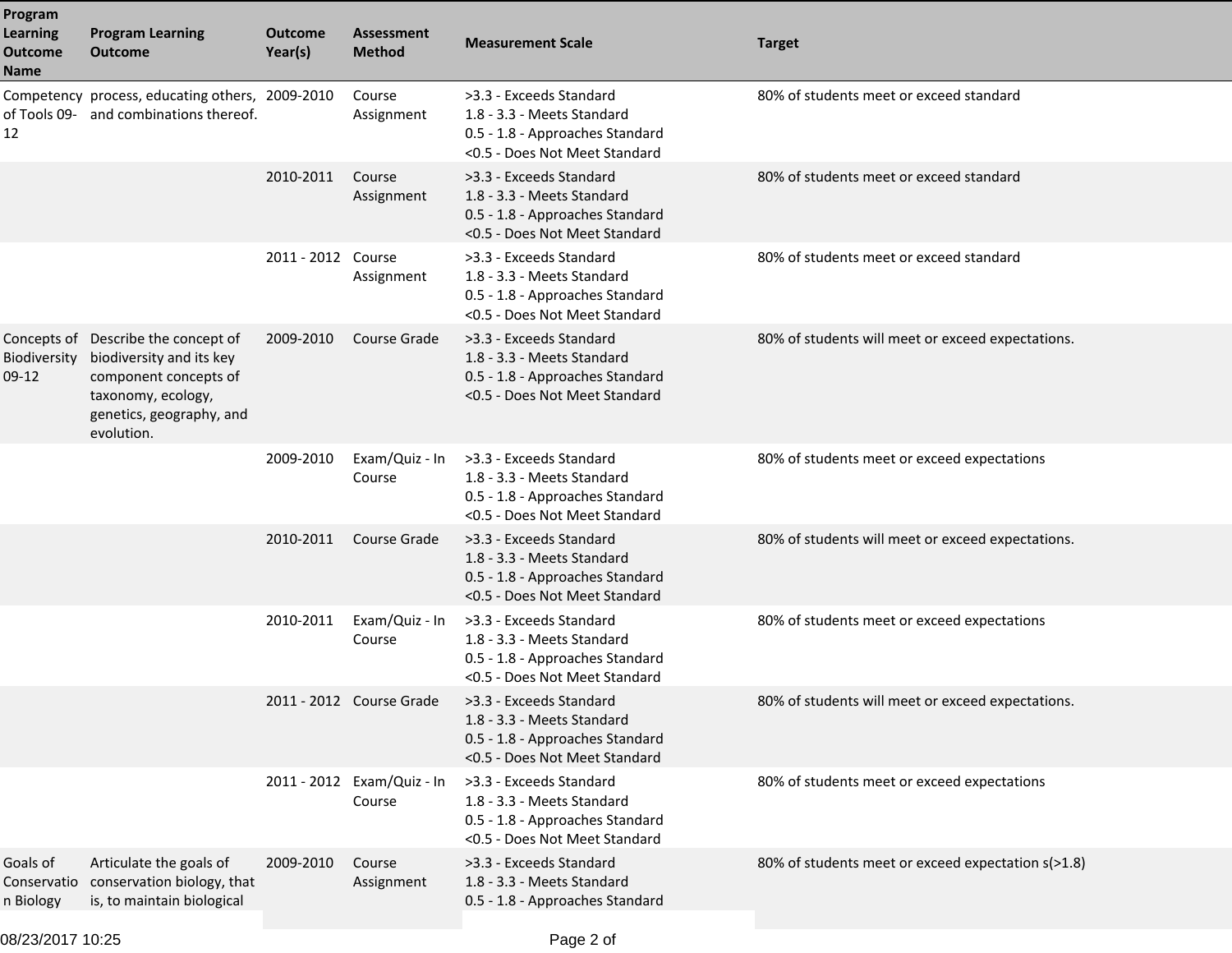| Program<br><b>Learning</b><br><b>Outcome</b><br><b>Name</b> | <b>Program Learning</b><br><b>Outcome</b>                                                                                                | <b>Outcome</b><br>Year(s) | <b>Assessment</b><br><b>Method</b>   | <b>Measurement Scale</b>                                                                                                  | <b>Target</b>                                                        |
|-------------------------------------------------------------|------------------------------------------------------------------------------------------------------------------------------------------|---------------------------|--------------------------------------|---------------------------------------------------------------------------------------------------------------------------|----------------------------------------------------------------------|
| $09-12$                                                     | diversity in all its<br>expressions.                                                                                                     | 2009-2010                 | Course<br>Assignment                 | <0.5 - Does Not Meet Standard                                                                                             | 80% of students meet or exceed expectation s(>1.8)                   |
|                                                             |                                                                                                                                          | 2009-2010                 | Exam/Quiz - In<br>Course             | >3.3 - Exceeds Standard<br>1.8 - 3.3 - Meets Standard<br>0.5 - 1.8 - Approaches Standard<br><0.5 - Does Not Meet Standard | 80% of students will meet or exceed expectations (>0.8)              |
|                                                             |                                                                                                                                          | 2010-2011                 | Course<br>Assignment                 | >3.3 - Exceeds Standard<br>1.8 - 3.3 - Meets Standard<br>0.5 - 1.8 - Approaches Standard<br><0.5 - Does Not Meet Standard | 80% of students meet or exceed expectation s(>1.8)                   |
|                                                             |                                                                                                                                          | 2010-2011                 | Exam/Quiz - In<br>Course             | >3.3 - Exceeds Standard<br>1.8 - 3.3 - Meets Standard<br>0.5 - 1.8 - Approaches Standard<br><0.5 - Does Not Meet Standard | 80% of students will meet or exceed expectations (>0.8)              |
|                                                             |                                                                                                                                          | 2011 - 2012 Course        | Assignment                           | >3.3 - Exceeds Standard<br>1.8 - 3.3 - Meets Standard<br>0.5 - 1.8 - Approaches Standard<br><0.5 - Does Not Meet Standard | 80% of students meet or exceed expectation s(>1.8)                   |
|                                                             |                                                                                                                                          |                           | 2011 - 2012 Exam/Quiz - In<br>Course | >3.3 - Exceeds Standard<br>1.8 - 3.3 - Meets Standard<br>0.5 - 1.8 - Approaches Standard<br><0.5 - Does Not Meet Standard | 80% of students will meet or exceed expectations (>0.8)              |
| Importance<br>12                                            | Explain why biological<br>of Biological diversity is important, that<br>Diversity 09- is, nature?s intrinsic and<br>instrumental values. | 2009-2010                 | Course<br>Assignment                 | >3.3 - Exceeds Standard<br>1.8 - 3.3 - Meets Standard<br>0.5 - 1.8 - Approaches Standard<br><0.5 - Does Not Meet Standard | 80% of students will meet or exceed expectations (>1.8 on 0-4 scale) |
|                                                             |                                                                                                                                          | 2009-2010                 | Exam/Quiz - In<br>Course             | >3.3 - Exceeds Standard<br>1.8 - 3.3 - Meets Standard<br>0.5 - 1.8 - Approaches Standard<br><0.5 - Does Not Meet Standard | 80% of students will meet or exceed expectations (>1.8 on 0-4 scale) |
|                                                             |                                                                                                                                          | 2010-2011 Course          | Assignment                           | >3.3 - Exceeds Standard<br>1.8 - 3.3 - Meets Standard<br>0.5 - 1.8 - Approaches Standard<br><0.5 - Does Not Meet Standard | 80% of students will meet or exceed expectations (>1.8 on 0-4 scale) |
|                                                             |                                                                                                                                          | 2010-2011                 | Exam/Quiz - In<br>Course             | >3.3 - Exceeds Standard<br>1.8 - 3.3 - Meets Standard<br>0.5 - 1.8 - Approaches Standard<br><0.5 - Does Not Meet Standard | 80% of students will meet or exceed expectations (>1.8 on 0-4 scale) |
|                                                             |                                                                                                                                          | 2011 - 2012 Course        | Assignment                           | >3.3 - Exceeds Standard<br>1.8 - 3.3 - Meets Standard<br>0.5 - 1.8 - Approaches Standard                                  | 80% of students will meet or exceed expectations (>1.8 on 0-4 scale) |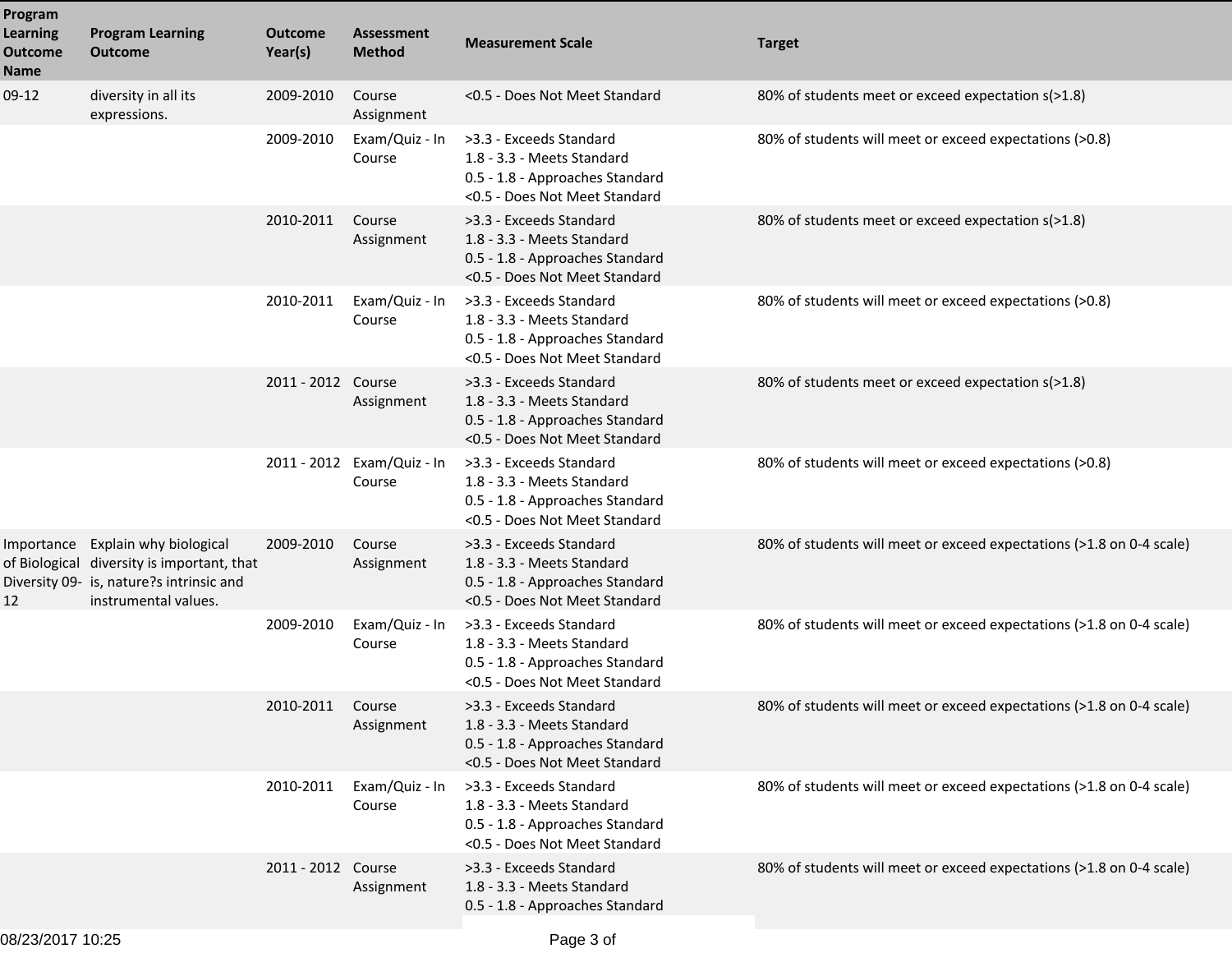| Program<br><b>Learning</b><br><b>Outcome</b><br><b>Name</b>                 | <b>Program Learning</b><br><b>Outcome</b>                                                                                                                                                                                                                                                                                                                                                                                                                                                                                                                                                                                                                                                                                                                                                                                                                                                                                                                   | <b>Outcome</b><br>Year(s) | <b>Assessment</b><br><b>Method</b> | <b>Measurement Scale</b>                                                                                                                  | <b>Target</b>                                                        |
|-----------------------------------------------------------------------------|-------------------------------------------------------------------------------------------------------------------------------------------------------------------------------------------------------------------------------------------------------------------------------------------------------------------------------------------------------------------------------------------------------------------------------------------------------------------------------------------------------------------------------------------------------------------------------------------------------------------------------------------------------------------------------------------------------------------------------------------------------------------------------------------------------------------------------------------------------------------------------------------------------------------------------------------------------------|---------------------------|------------------------------------|-------------------------------------------------------------------------------------------------------------------------------------------|----------------------------------------------------------------------|
|                                                                             |                                                                                                                                                                                                                                                                                                                                                                                                                                                                                                                                                                                                                                                                                                                                                                                                                                                                                                                                                             | 2011 - 2012 Course        | Assignment                         | <0.5 - Does Not Meet Standard                                                                                                             | 80% of students will meet or exceed expectations (>1.8 on 0-4 scale) |
|                                                                             |                                                                                                                                                                                                                                                                                                                                                                                                                                                                                                                                                                                                                                                                                                                                                                                                                                                                                                                                                             | 2011 - 2012               | Exam/Quiz - In<br>Course           | >3.3 - Exceeds Standard<br>1.8 - 3.3 - Meets Standard<br>0.5 - 1.8 - Approaches Standard<br><0.5 - Does Not Meet Standard                 | 80% of students will meet or exceed expectations (>1.8 on 0-4 scale) |
| Suggest<br>appropriate<br>actions to<br>conserve<br>biodiversity<br>$09-12$ | Be able to identify and<br>implement conceptually<br>actions that are<br>appropriate to mitigate<br>particular threats to<br>biological diversity in a<br>diverse set of contexts<br>including social, political<br>and biological ones as well<br>as combinations of them.<br>Be an effective<br>conservation biology<br>professional by having<br>mastered basic<br>competencies: natural<br>history broadly speaking;<br>field methods;<br>quantitative assessment<br>and data analysis;<br>taxonomic expertise in at<br>least one major group of<br>organisms; written and<br>oral communication in<br>technical-, popular-, and<br>policy-specific genres;<br>familiarity with relevant<br>policy, law, and<br>government at local,<br>regional, national, and<br>international levels; ability<br>to critique<br>evidence/research/produc<br>ts/proposals/work<br>plans/budgets; and<br>awareness of issues of<br>professional conduct and<br>ethics. | 2009-2010                 | Capstone<br>ect                    | >3.3 - Exceeds Standard<br>Assignment/Proj 1.8 - 3.3 - Meets Standard<br>0.5 - 1.8 - Approaches Standard<br><0.5 - Does Not Meet Standard | 80% of students meet or exceed standard                              |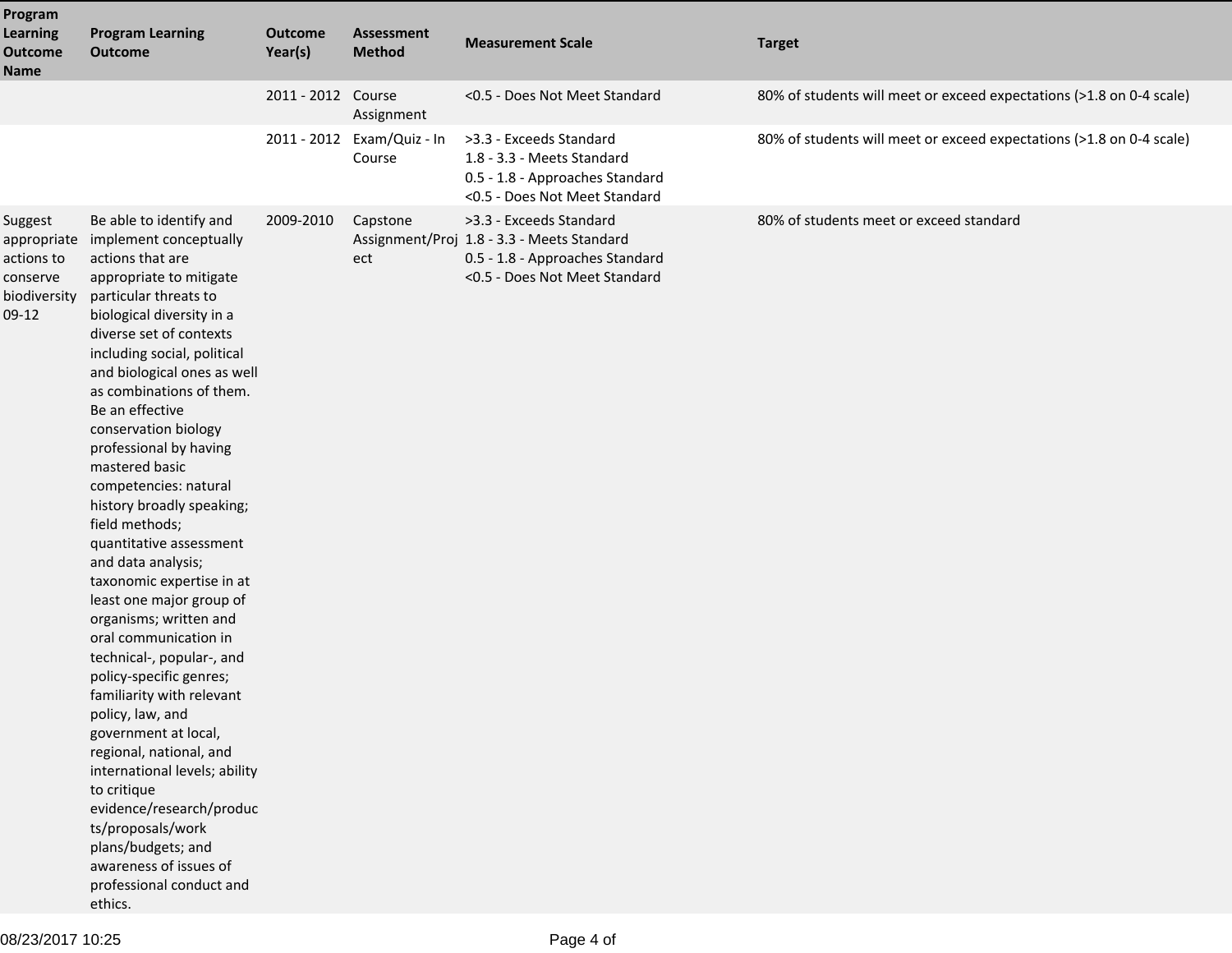| Program<br><b>Learning</b><br><b>Outcome</b><br>Name | <b>Program Learning</b><br><b>Outcome</b>                                                                                                                                                      | <b>Outcome</b><br>Year(s) | <b>Assessment</b><br><b>Method</b> | <b>Measurement Scale</b>                                                                                                                  | <b>Target</b>                           |
|------------------------------------------------------|------------------------------------------------------------------------------------------------------------------------------------------------------------------------------------------------|---------------------------|------------------------------------|-------------------------------------------------------------------------------------------------------------------------------------------|-----------------------------------------|
|                                                      |                                                                                                                                                                                                | 2009-2010                 | <b>Final Project</b>               | >3.3 - Exceeds Standard<br>1.8 - 3.3 - Meets Standard<br>0.5 - 1.8 - Approaches Standard<br><0.5 - Does Not Meet Standard                 | 80% of students meet or exceed standard |
|                                                      |                                                                                                                                                                                                | 2010-2011                 | Capstone<br>ect                    | >3.3 - Exceeds Standard<br>Assignment/Proj 1.8 - 3.3 - Meets Standard<br>0.5 - 1.8 - Approaches Standard<br><0.5 - Does Not Meet Standard | 80% of students meet or exceed standard |
|                                                      |                                                                                                                                                                                                | 2010-2011                 | <b>Final Project</b>               | >3.3 - Exceeds Standard<br>1.8 - 3.3 - Meets Standard<br>0.5 - 1.8 - Approaches Standard<br><0.5 - Does Not Meet Standard                 | 80% of students meet or exceed standard |
|                                                      |                                                                                                                                                                                                | 2011 - 2012 Capstone      | ect                                | >3.3 - Exceeds Standard<br>Assignment/Proj 1.8 - 3.3 - Meets Standard<br>0.5 - 1.8 - Approaches Standard<br><0.5 - Does Not Meet Standard | 80% of students meet or exceed standard |
|                                                      |                                                                                                                                                                                                |                           | 2011 - 2012 Final Project          | >3.3 - Exceeds Standard<br>1.8 - 3.3 - Meets Standard<br>0.5 - 1.8 - Approaches Standard<br><0.5 - Does Not Meet Standard                 | 80% of students meet or exceed standard |
| Threats to<br>Biological<br>Diversity 09-<br>12      | Describe the threats to<br>biological diversity, that is,<br>direct harvesting, habitat<br>destruction, and<br>introduction of non-native<br>species, among others,<br>and their interactions. | 2009-2010                 | Course<br>Assignment               | >3.3 - Exceeds Standard<br>1.8 - 3.3 - Meets Standard<br>0.5 - 1.8 - Approaches Standard<br><0.5 - Does Not Meet Standard                 | 80% of students meet or exceed standard |
|                                                      |                                                                                                                                                                                                | 2009-2010                 | Exam/Quiz - In<br>Course           | >3.3 - Exceeds Standard<br>1.8 - 3.3 - Meets Standard<br>0.5 - 1.8 - Approaches Standard<br><0.5 - Does Not Meet Standard                 | 80% of students meet or exceed standard |
|                                                      |                                                                                                                                                                                                | 2010-2011                 | Course<br>Assignment               | >3.3 - Exceeds Standard<br>1.8 - 3.3 - Meets Standard<br>0.5 - 1.8 - Approaches Standard<br><0.5 - Does Not Meet Standard                 | 80% of students meet or exceed standard |
|                                                      |                                                                                                                                                                                                | 2010-2011                 | Exam/Quiz - In<br>Course           | >3.3 - Exceeds Standard<br>1.8 - 3.3 - Meets Standard<br>0.5 - 1.8 - Approaches Standard<br><0.5 - Does Not Meet Standard                 | 80% of students meet or exceed standard |
|                                                      |                                                                                                                                                                                                | 2011 - 2012 Course        | Assignment                         | >3.3 - Exceeds Standard<br>1.8 - 3.3 - Meets Standard                                                                                     | 80% of students meet or exceed standard |